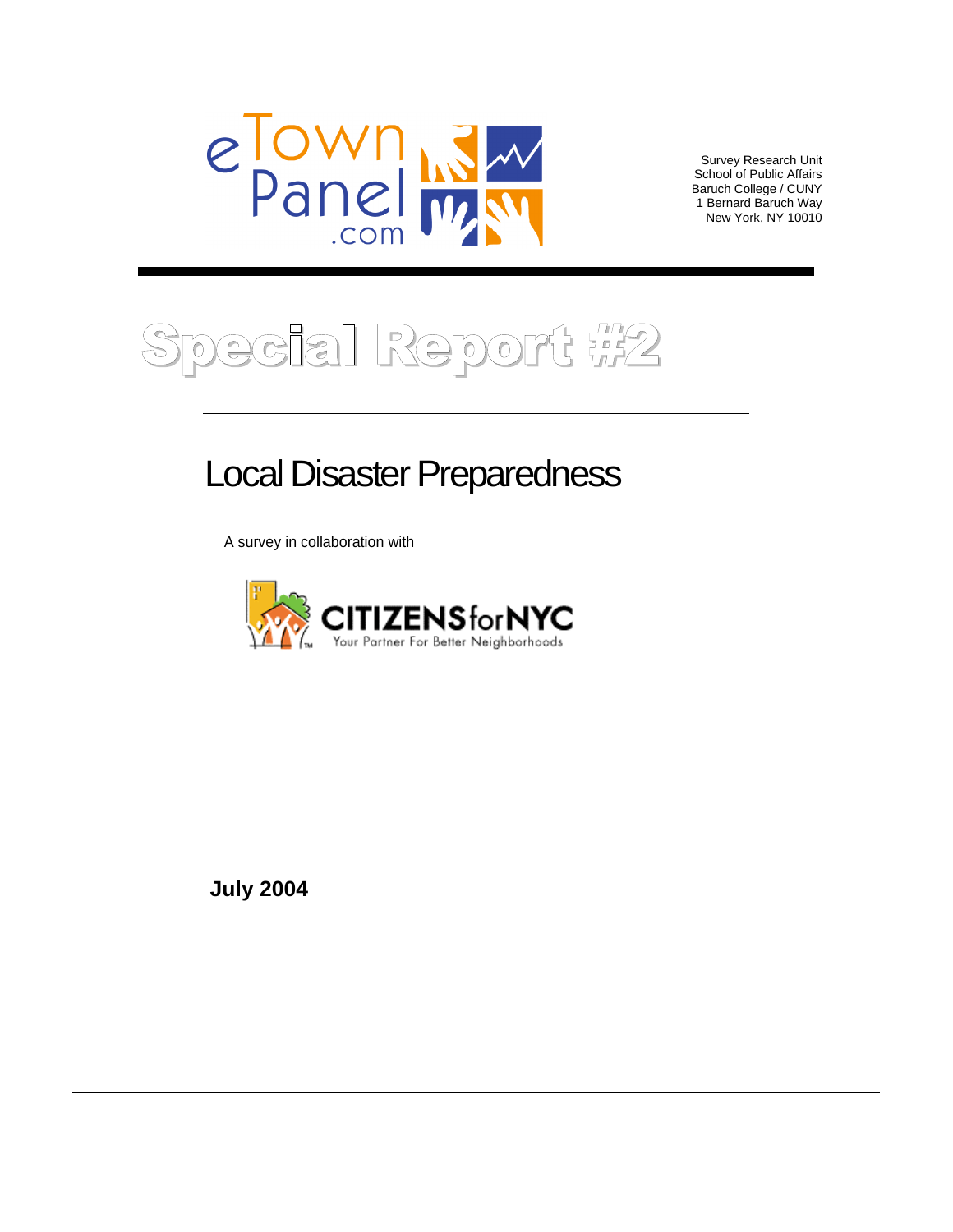## Introduction and Background

This Special Report discusses findings of an eTownPanel online survey, conducted in collaboration with Citizens for NYC, about local disaster preparedness. The survey focused on threat perceptions and feelings of safety, household preparedness for a disaster, and trust in local institutions to respond effectively to a disaster.

Methodological note: The survey was conducted May 20-30, 2004, and included online responses from 659 panelists, 115 of whom live in New York City. The panelists were recruited using the Internet and other sources to participate in online research; they are not a random sample, and thus the results are not scientifically projectable to the larger population. However, results are adjusted by gender, race, age, and geography to more closely reflect the general demographic profile of the US and New York City

## Findings

The findings below are reported separately for the nation as a whole and for New York City and are weighted to better reflect the general population (see methodological note above). This section begins with general perceptions of safety and concerns about a disaster. It then focuses on steps people may or may not have taken to prepare for a disaster. It concludes with a focus on New York City residents' awareness of Ready New York, the city government disaster preparedness guide.

Sense of safety and concerns about a disaster

As **Figure 1** shows, New York City respondents to the survey are much more likely to feel "very unsafe" from the threat of a disaster happening in their community. **Figure 2** shows that New York City respondents were more concerned about terrorist attacks and blackouts, while respondents nationwide were more concerned about the threat of a natural disaster

#### Being prepared for an emergency

The survey asked respondents about four key steps recommend by New York City s Office of Emergency management for household to prepare for an emergency: have a plan, have a reference card, have a go bag, and have an emergency supply kit at home. As **Figure 3** shows, New York City respondents appear less prepared than their counterparts nationwide on three of the four steps (they are about equally likely to have an emergency supply kit at home). This finding is surprising to the extent that these steps are the focus of New York City's own campaign to help its citizens prepare for an emergency.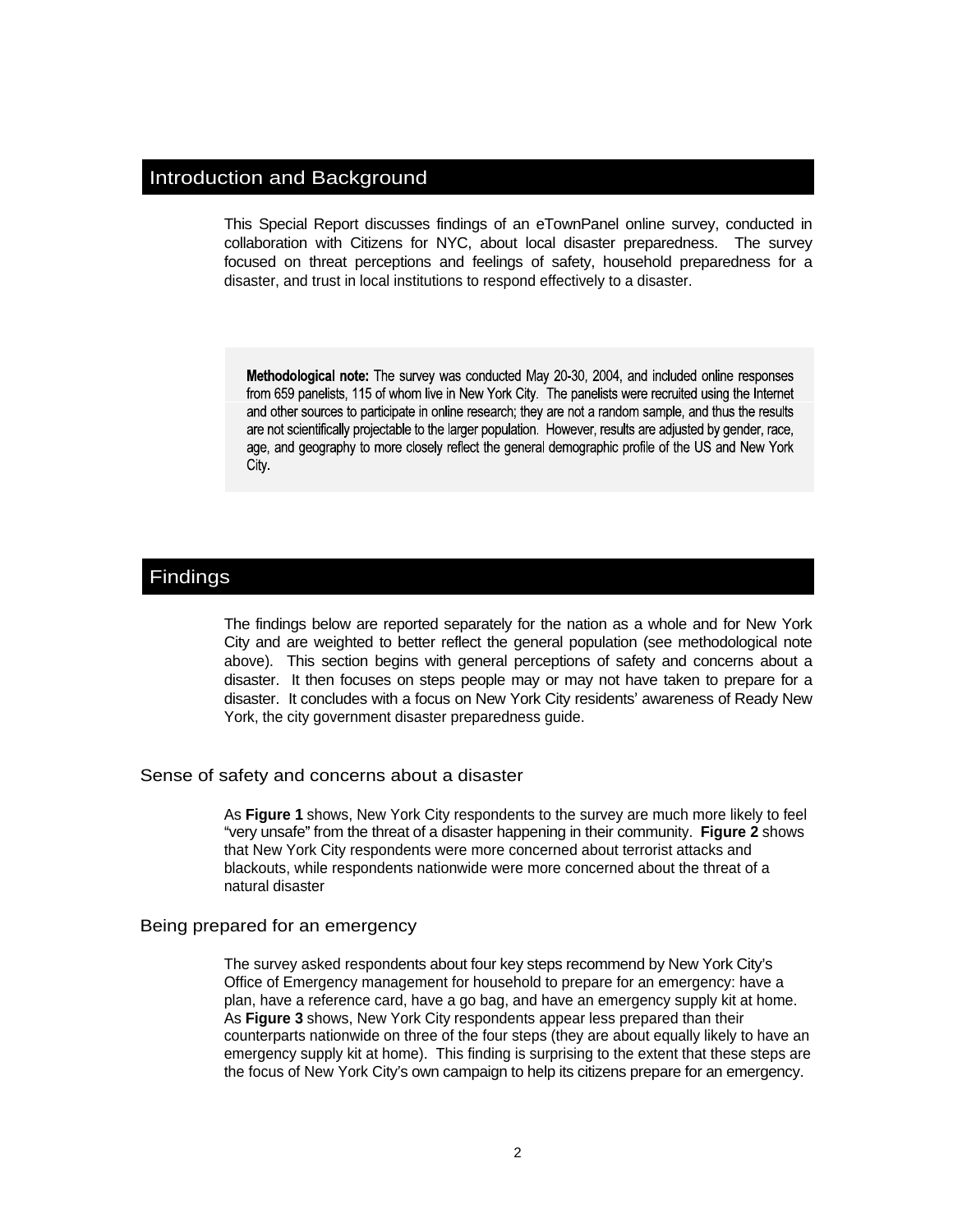**Figure 4** suggests one possible explanation: only 13 percent of the New Yorkers surveyed report having read or having a copy of the "Ready New York" guide that describes the four preparedness steps (a plan, a reference card, a go bag, and a supply kit).

Local contacts and communication

When asked how often they talked about preparing for an emergency and with whom, respondents reported family first, followed by friends and neighbors (see **Figure 5**). Next in frequency are block or volunteer groups and also religious groups. Least frequent was local government, although it is worth noting that New Yorkers appear to have talked with a local government representative more frequently than those living elsewhere.

Respondents also were asked directly about having been contacted by a local agency or group. As **Figure 6** shows, only about 10 percent nationally – and an even small percentage in New York City – reported having been contacted directly with information about how to prepare for an emergency. Interestingly, a higher percentage reported being contacted about opportunities to volunteer to help in an emergency. Finally, about a fifth of respondents nationally and fully a quarter of New Yorkers say they have talked with a neighbor with special needs about what help they might need in an emergency.

Confidence in various institutions

**Figure 7** shows the level of confidence respondents have in the ability of various institutions to respond to an emergency in their area. Local government and neighborhood or volunteer groups receive the strongest votes of confidence, followed by state government and then federal government. It would seem, therefore, that respondents have the most confidence in the institutions closest to home. New Yorkers appear to have somewhat lower levels of confidence across the board, except perhaps for their confidence in local government.

About eTownPanel. eTownPanel is a university-based, nonprofit project that aims to expand the potential of the Internet as a tool for measuring the quality of life in communities across the US and for providing citizen-driven feedback on the performance of local governments. eTownPanel also serves as a cost-effective research tool for local nonprofit organizations and government agencies that seek to understand what citizens think about important local issues. The project currently focuses on New York City but will soon include additional cities and towns from across the US.

For more information visit www.etownpanel.com or email info@etownpanel.com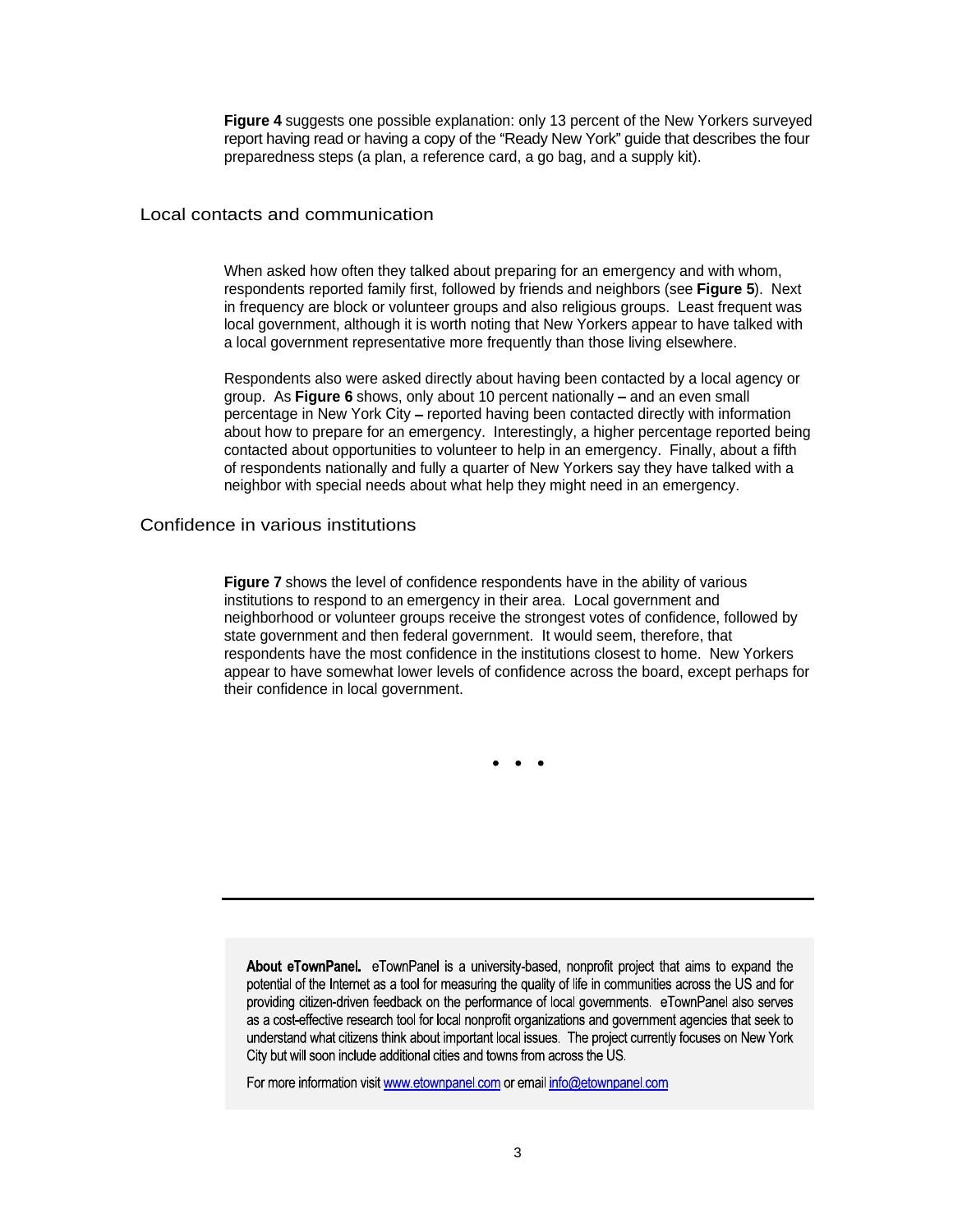



## **FIGURE 2. How concerned are you about the possibility of the following disasters occurring in your city or town?**

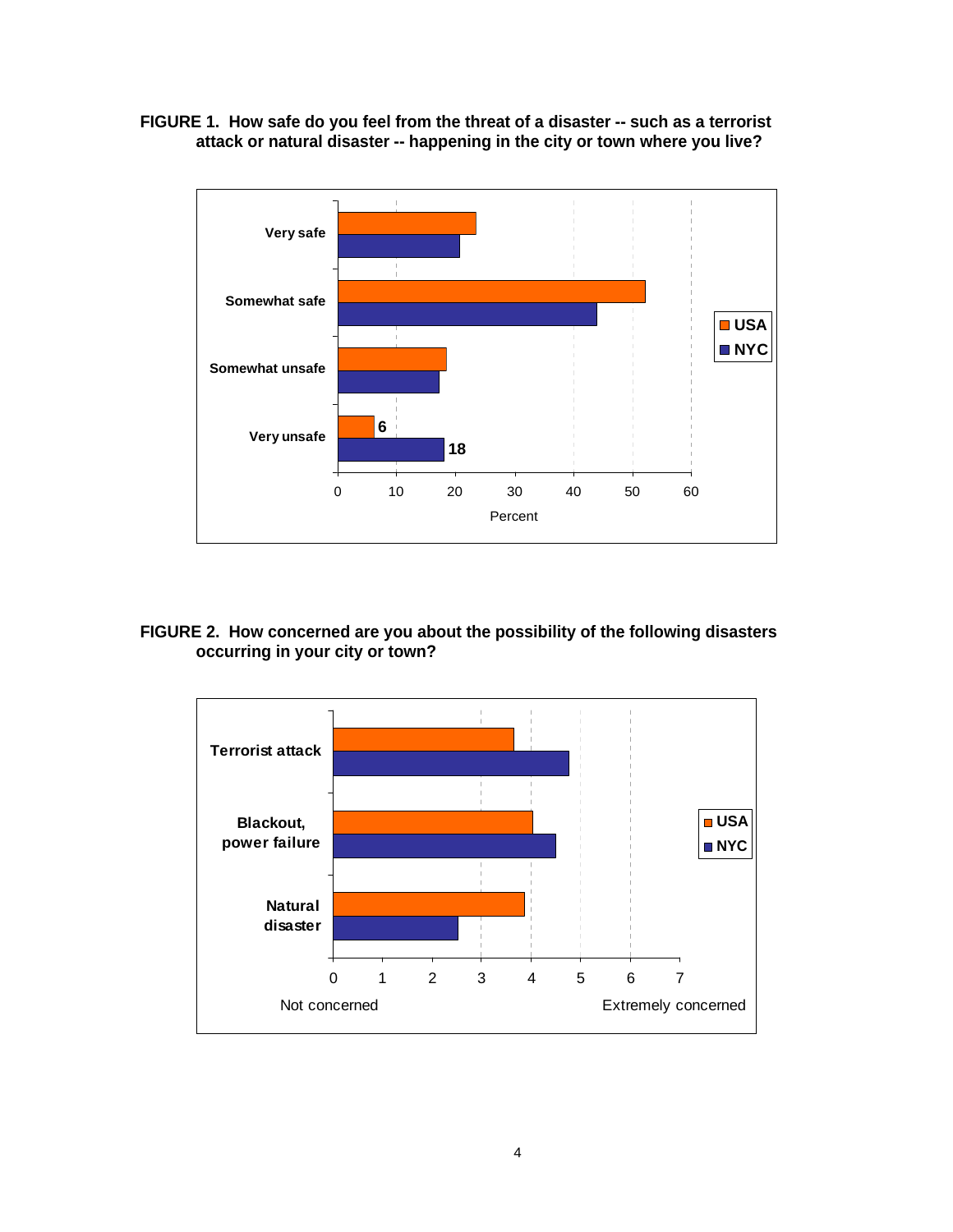**FIGURE 3. Percent of respondent who have taken key preparedness steps recommended by New York City s Office of Emergency Management**



**FIGURE 4.** New York City respondents who have read or have a copy of "Ready New **York, the City s emergency preparedness guide**

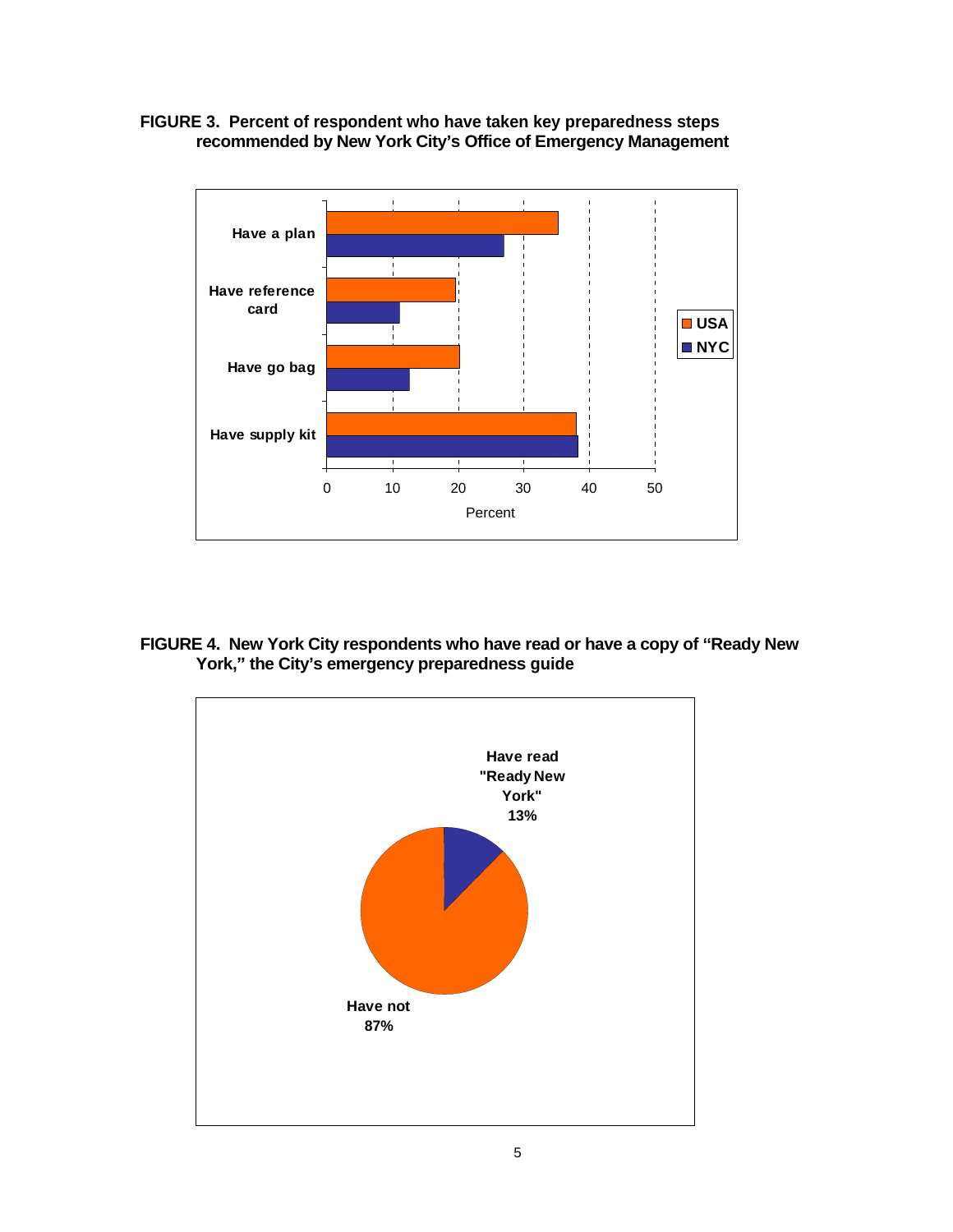

## **FIGURE 5. About how often have you talked with the following people or organizations about preparing for an emergency? (in rank order)**

### **FIGURE 6. Percent who were contacted by a local agency or group regarding information and volunteering. Also percent who talked with a needy neighbor.**